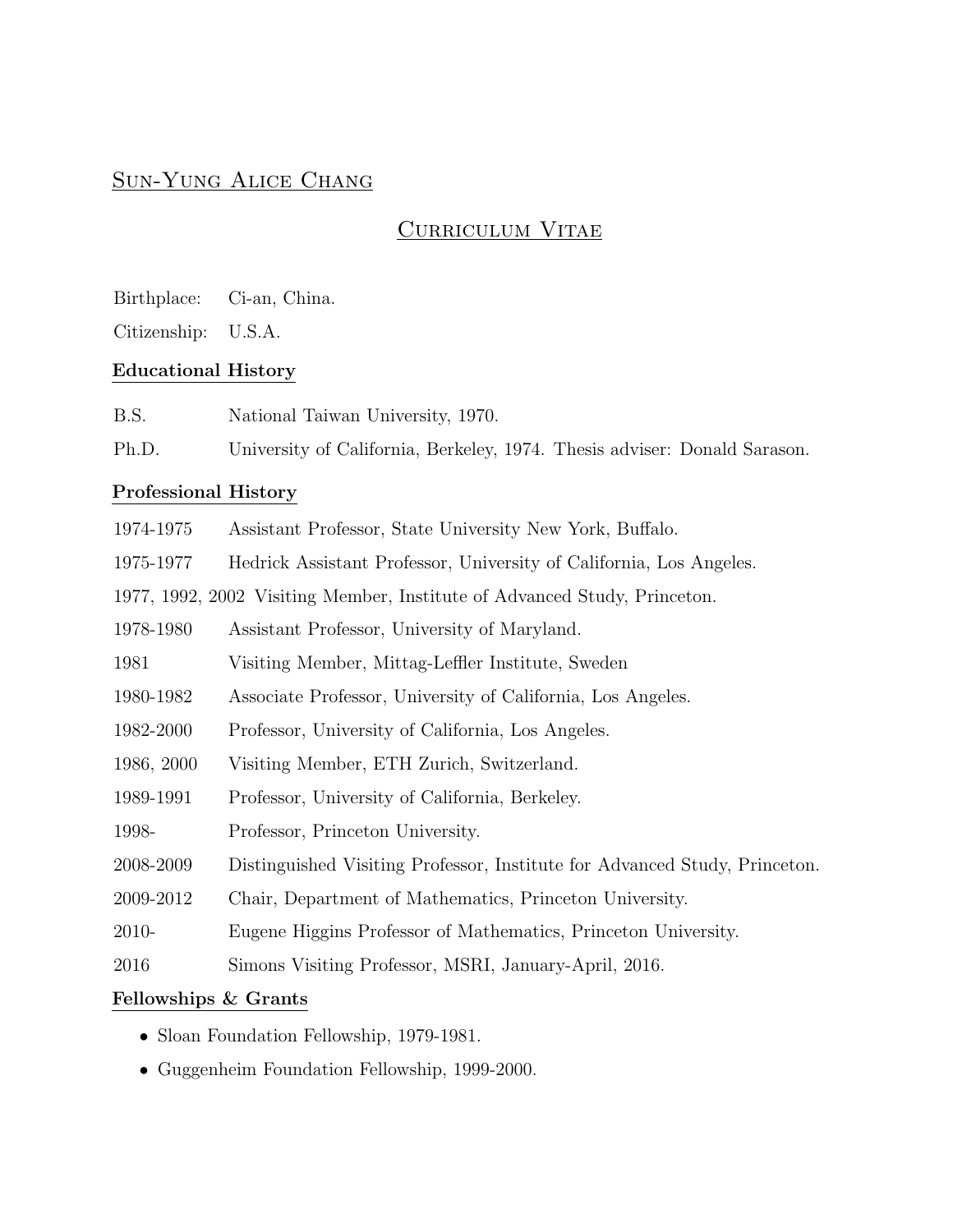#### CURRICULUM VITAE 2

#### Honors & Special Recognition

- International Congress of Mathematics, Invited talk, Berkeley, USA, 1986; Plenary talk, Beijing, China, 2002; ICM Emmy Noether Lecture, Rio, Brazil, 2018.
- Outstanding Women of Science Award, UCLA, 1989.
- Satter Prize, American Mathematical Society, 1995.
- Gibbs Colloquium Lectures, Annual AMS meeting, Phoenix, 2004.
- Member, American Academy of Science, 2008-.
- Fellow, National Academy of Science, 2009-.
- Academician, Academia Sinica, Republic of China, 2012-.
- Doctor Honoris Causa, University Pierre and Marie Curie, November, 2013.
- Fellow, American Mathematical Society, 2015-.
- Outstanding Alumni Award, National Taiwan University, Taiwan. 2015.
- Fellow, American Women in Mathematics, 2019-.
- Foreign Member, Royal Swedish Academy Sciences, 2020-.

#### Research Interest

Geometric Analysis, Conformal Geometry, Non-linear PDE.

#### Ph.D. Students

- 1984 Kai-Ching Lin
- 1986 Chuck Moore
- 1986 Caroline Sweezy
- 1990 Tien-Lung Soong
- 1991 Matthew Gursky
- 1991 Kate Okikiolu
- 1993 Jie Qing
- 1997 Caitlin Wang
- 1999 Yin Bon Albert Ku
- 2002 Hao Fang